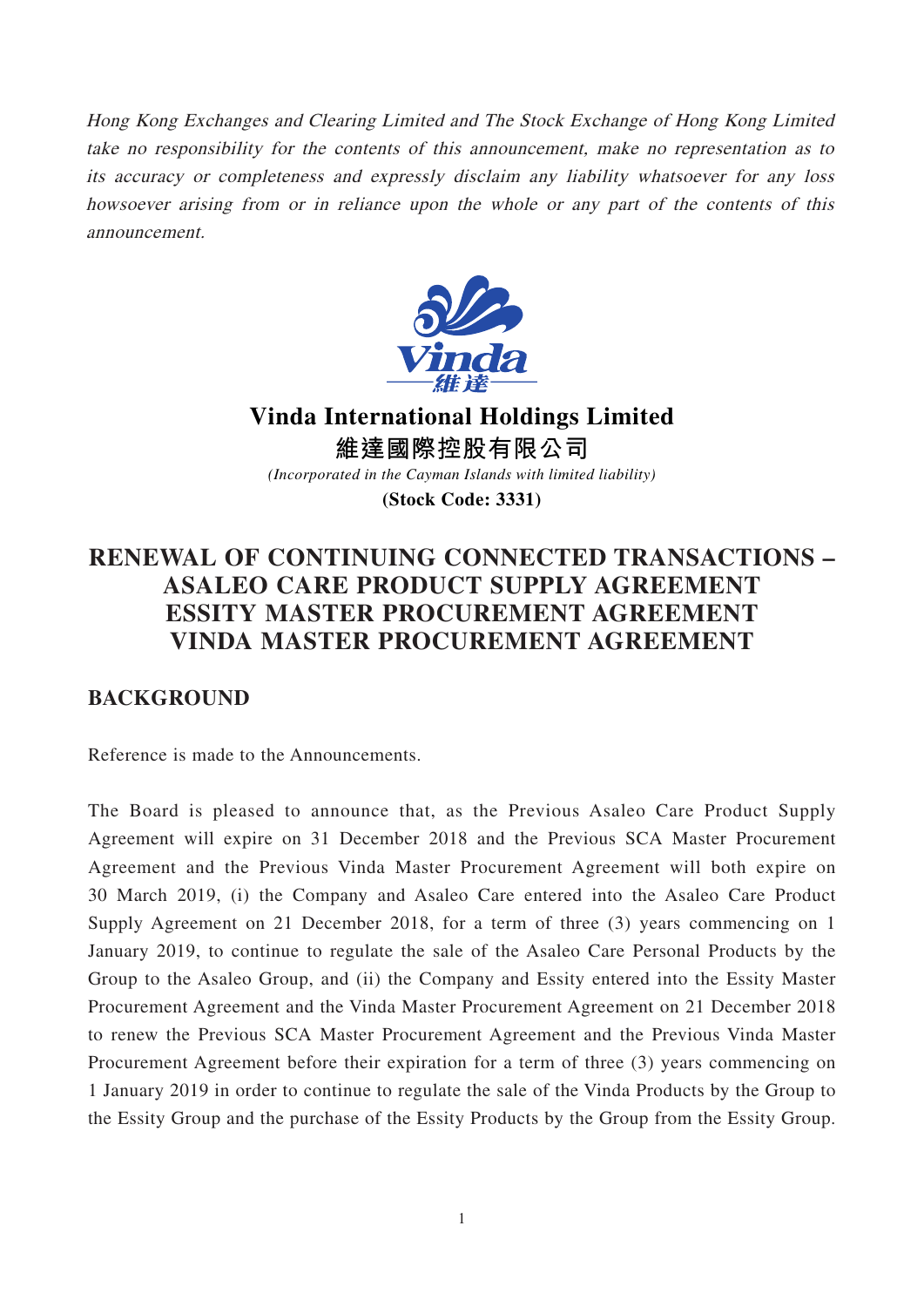# **ASALEO CARE PRODUCT SUPPLY AGREEMENT**

The principal terms of the Asaleo Care Product Supply Agreement are set out below.

## **Date**

21 December 2018 (after trading hours)

## **Parties**

- (1) the Company as vendor; and
- (2) Asaleo Care as purchaser.

## **Term**

The term of the Asaleo Care Product Supply Agreement shall take effect from 1 January 2019 and, unless it is otherwise terminated or discharged in accordance with its own terms, shall continue in force for a term of three (3) years and expire on 31 December 2021. Asaleo Care may terminate the Asaleo Care Product Supply Agreement, any contract note or any order form thereunder by providing one (1) month's prior written notice to the Company.

## **Asaleo Care Personal Products and the total quantity**

The Company agrees to sell (or to procure the relevant member(s) of the Group to sell), and Asaleo Care agrees to purchase (or to procure the relevant member(s) of the Asaleo Group to purchase), the Asaleo Care Personal Products which Asaleo Care (or the relevant member(s) of the Asaleo Group) may request pursuant to individual contract notes and/or order forms to be entered into from time to time in accordance with the terms and conditions of the Asaleo Care Product Supply Agreement. Upon purchasing the Asaleo Care Personal Product, Asaleo Group may only sell and distribute the Asaleo Care Personal Products supplied by the Group within Australia, New Zealand and specified countries in the pacific region as set out under the Asaleo Care Product Supply Agreement.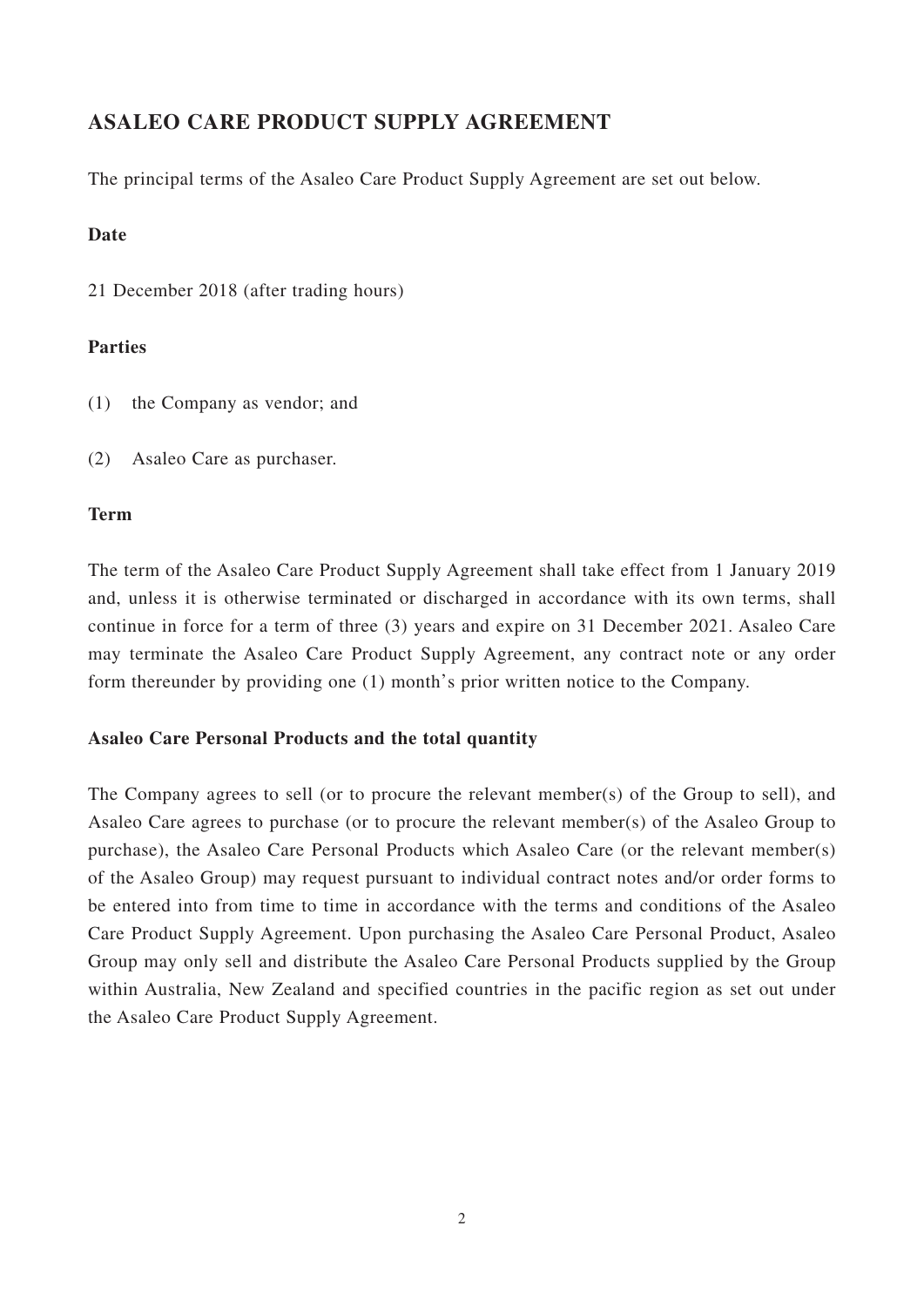## **Pricing**

The price of each order under the Asaleo Care Product Supply Agreement will be negotiated and agreed between the parties with reference to the prevailing market rates of the specific products concerned, taking into account factors such as the product cost structure, the price level of similar products which are sold to independent customers and the historical prices of the same products, or at rates similar to (or better to the Group than) those offered by the Group to independent third parties, subject to an overarching principle of any pricing being on normal commercial terms or better and in any event on terms no less favourable to the Group than those available when dealing with an independent third party.

The price that the Group would offer to independent third parties will be determined with reference to the overall profit margin of the Group and the average profit margin of identical or similar product. More than 95% of the Group's sales are made to independent third parties and pricing for sales to Asaleo Group will be determined with reference to pricing of such sales. This enables the Company to effectively monitor and ensure that pricing for sales to Asaleo Group are on pricing (and others terms) no less favourable to the Group than those offered to independent third parties.

## **Payment Terms**

Asaleo Care will pay the price for the Asaleo Care Personal Products in accordance with the terms of the relevant contract notes. In general, payment shall be made within 60 days after the invoice date.

## **Historical Amounts**

Historical amounts in relation to the transactions contemplated under the Previous Asaleo Care Product Supply Agreement for the two (2) years ended 31 December 2016 and 2017 and the eleven (11) months ended 30 November 2018 were approximately HK\$30,312,849, HK\$35,293,325 and HK\$31,262,216, respectively.

#### **APSA Annual Caps**

Pursuant to the requirements under Chapter 14A of the Listing Rules, the Company proposes the following APSA Annual Caps with respect to the Asaleo Care Product Supply Agreement:

| Year                    | 2019        | 2020        | 2021        |
|-------------------------|-------------|-------------|-------------|
|                         | HK\$        | HK\$        | HK\$        |
| <b>APSA Annual Caps</b> | 100,000,000 | 100,000,000 | 100,000,000 |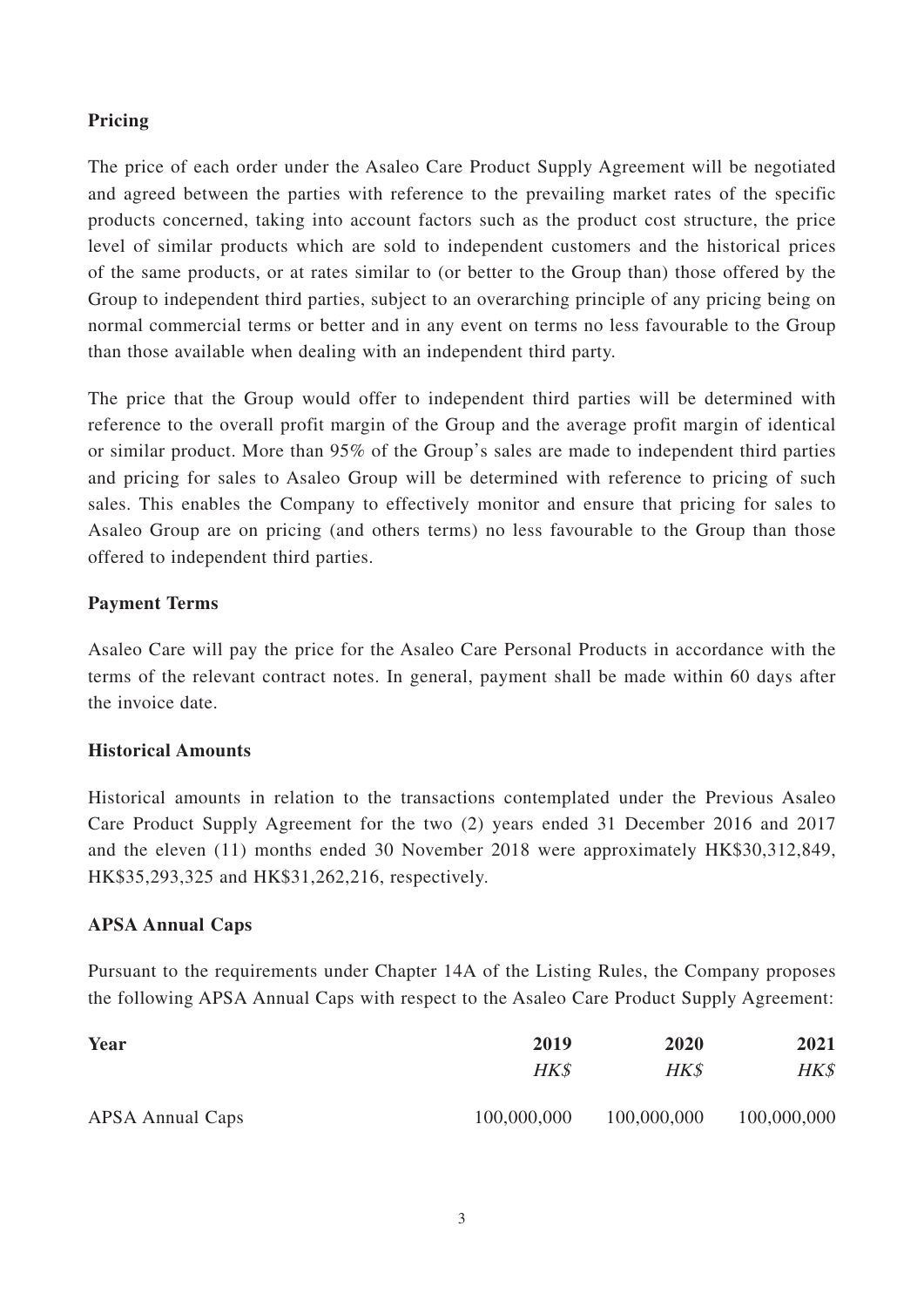The APSA Annual Caps were determined with reference to the historical transaction values of transactions under the Previous Asaleo Care Product Supply Agreement, the expected rate of growth of the Group's sales, the latest business circumstances and the agreed pricing pursuant to the Asaleo Care Product Supply Agreement.

# **REASONS FOR AND BENEFITS OF THE ASALEO CARE PRODUCT SUPPLY AGREEMENT**

To meet the mutual business needs and requirements of Asaleo Care Limited and the Group, the Company and Asaleo Care entered into the Asaleo Care Product Supply Agreement. The Company considers that it would be beneficial for the Company to enter into the Asaleo Care Product Supply Agreement as the transactions contemplated thereunder facilitate the overall operations and growth of the Group's business. As the Group has had a history of business collaboration with the Asaleo Group, it is also expected that the transactions contemplated under the Asaleo Care Product Supply Agreement will further deepen the strategic partnership, establish better collaboration and ensure efficient cooperation between the Group and the Asaleo Group.

## **VINDA MASTER PROCUREMENT AGREEMENT**

The principal terms of the Vinda Master Procurement Agreement are set out below.

## **Date**

21 December 2018 (after trading hours)

## **Parties**

- (1) Essity Group Holding as vendor; and
- (2) the Company as purchaser.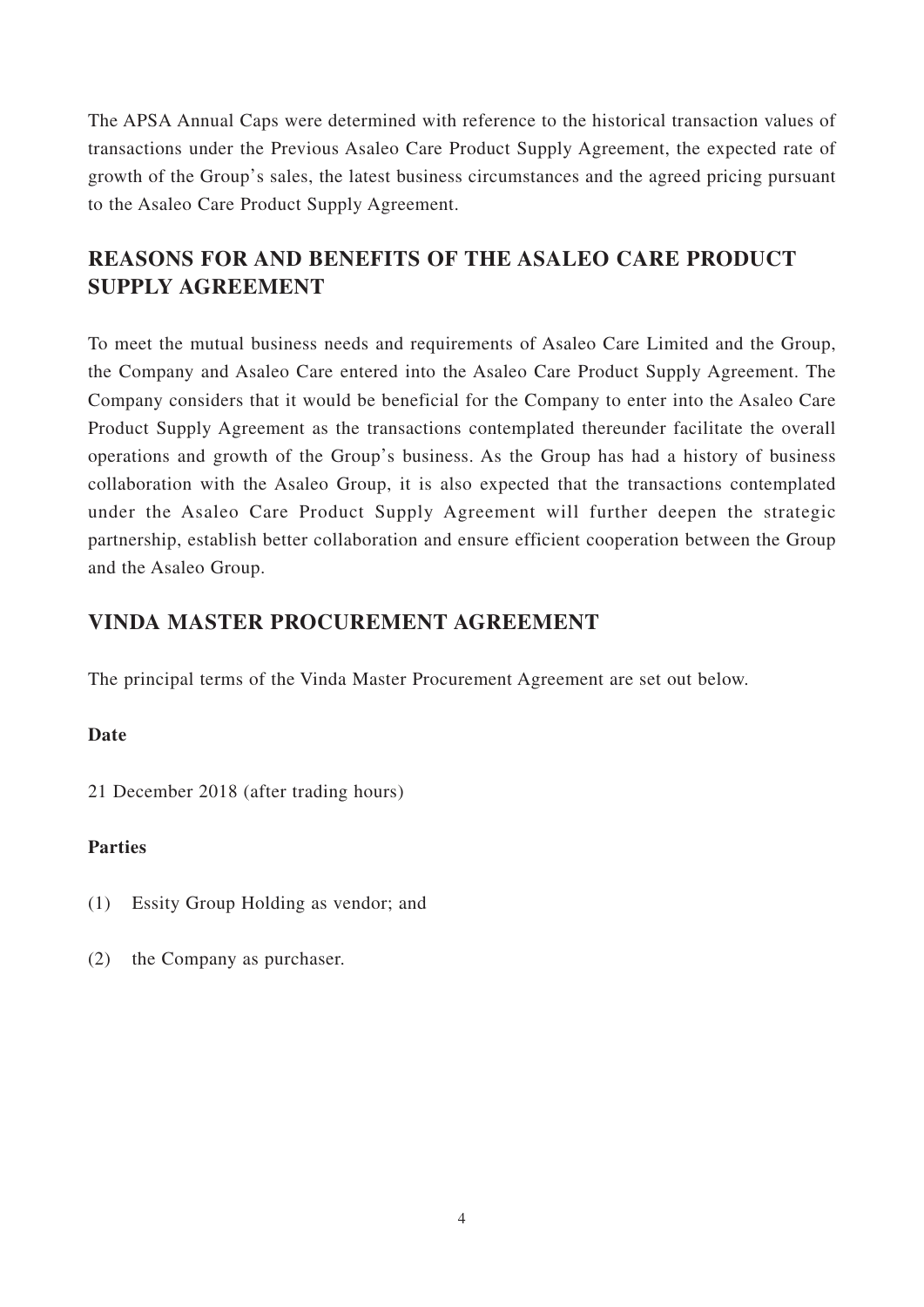### **Products and the total quantity**

Essity Group Holding shall sell (or procure the relevant member(s) of the Essity Group to sell) such quantities of the Essity Products which the Company (or other relevant member(s) of the Group) may, from time to time, request pursuant to a Vinda Purchase Order in accordance with applicable rolling forecasts.

## **Term**

The term of the Vinda Master Procurement Agreement shall commence on 1 January 2019 and, unless the Vinda Master Procurement Agreement is otherwise terminated or discharged in accordance with its own terms, shall continue in force for a period of three (3) years thereafter. If Essity Group Holding (or the relevant member(s) of the Essity Group) or the Company (or the relevant member(s) of the Group) wishes to cease to supply or purchase the Essity Products (as the case may be), then the party wishing to discontinue the supply or purchase of the Essity Products may discontinue such supply or purchase six (6) months after the date of providing the other party with a termination notice in accordance with the Vinda Master Procurement Agreement.

### **Pricing**

The price at which the Essity Products will be sold shall be an amount equivalent to the sum of (i) the actual cost of the Essity Products, plus (ii) a margin of 10% and shall be determined at the time that the relevant Vinda Purchase Order for such Essity Products is placed by the Company (or any relevant member(s) of the Group), and shall be exclusive of any value added tax and business tax.

The actual cost of the Essity Products shall be determined on a quarterly basis with reference to, without limitation, the nature of the relevant Essity Products and the cost of producing such Essity Products.

The pricing of the Essity Products shall be based on normal commercial terms or better and on terms no less favourable to the Group when compared to those offered to independent third parties.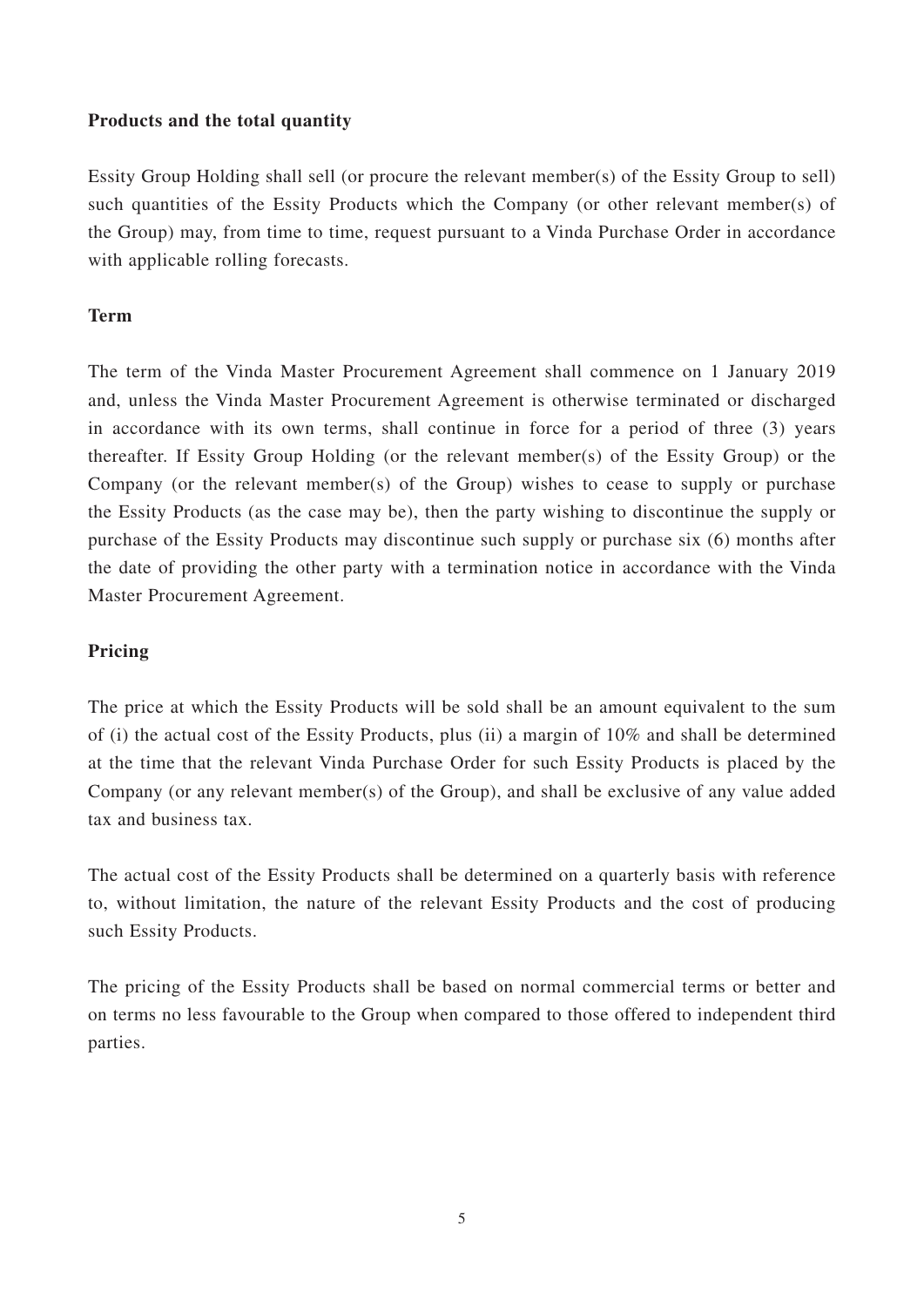## **Payment Terms**

All payments in relation to the sale and purchase of the Essity Products pursuant to the Vinda Master Procurement Agreement shall be payable monthly in arrears and in the currency of the relevant price quotation in respect of the Essity Products.

## **Historical Amounts**

For the two (2) years ended 31 December 2016 and 2017 and the eleven (11) months ended 30 November 2018, the historical amounts for the transactions similar to those contemplated under the Vinda Master Procurement Agreement were approximately HK\$125,073,140, HK\$207,718,065 and HK\$187,428,307, respectively.

## **Vinda Annual Caps**

Pursuant to the requirements under Chapter 14A of the Listing Rules, the Company proposes the following Vinda Annual Caps with respect to the Vinda Master Procurement Agreement:

| Year              | 2019        | 2020        | 2021        |
|-------------------|-------------|-------------|-------------|
|                   | HK\$        | HK\$        | HK\$        |
| Vinda Annual Caps | 250,000,000 | 250,000,000 | 250,000,000 |

The Vinda Annual Caps were determined with reference to the historical transaction amounts under the Previous Vinda Master Procurement Agreement, the expected rate of growth of the Group's sales and overall business and the agreed pricing pursuant to the Vinda Master Procurement Agreement.

## **ESSITY MASTER PROCUREMENT AGREEMENT**

The principal terms of the Essity Master Procurement Agreement are set out below.

## **Date**

21 December 2018 (after trading hours)

## **Parties**

- (1) the Company as vendor; and
- (2) Essity Group Holding as purchaser.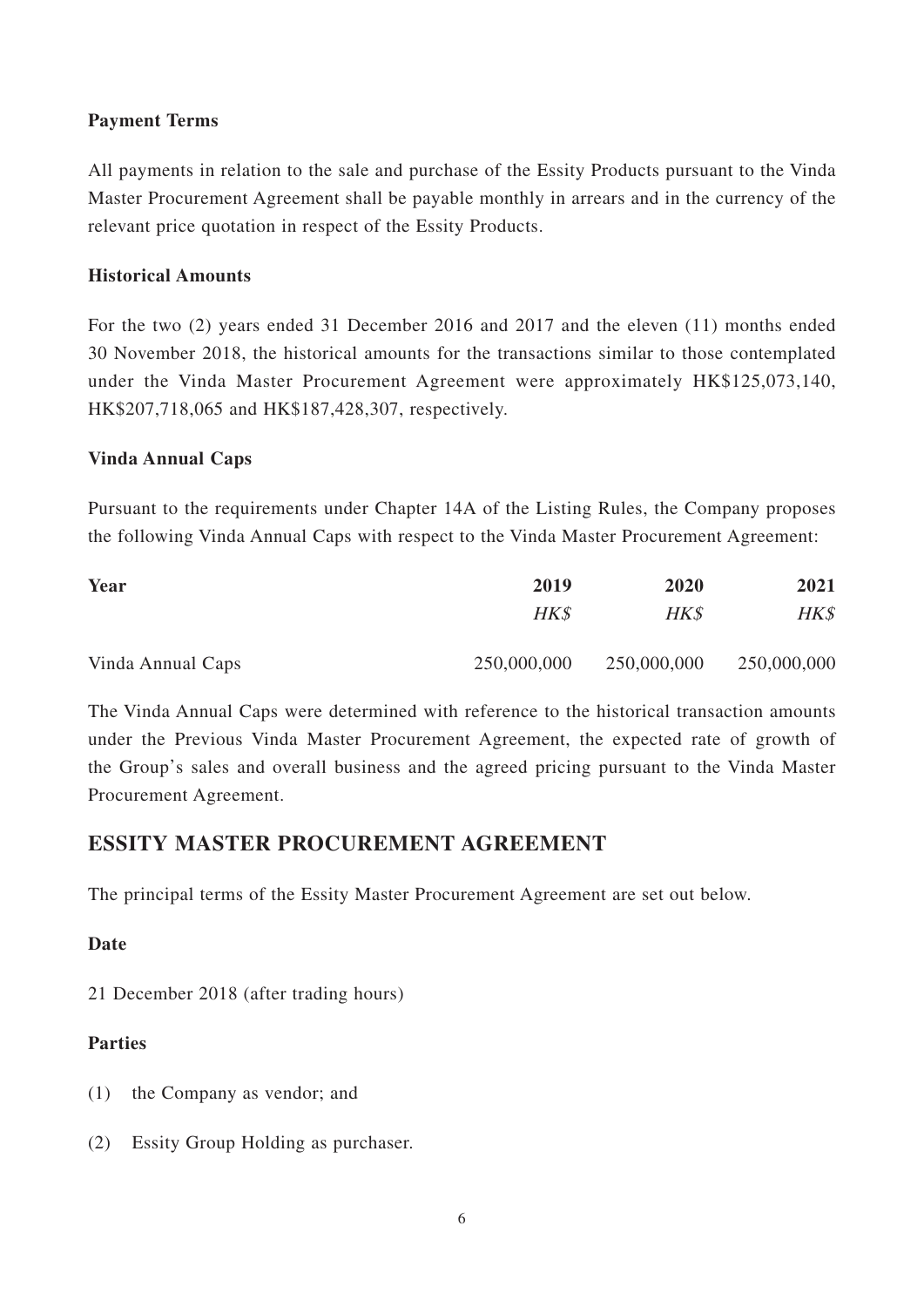### **Products and the total quantity**

The Company shall sell (or procure the relevant member(s) of the Group to sell) such quantities of the Vinda Products which Essity Group Holding (or other relevant member(s) of the Essity Group) may, from time to time, request pursuant to an Essity Purchase Order in accordance with applicable rolling forecasts.

## **Term**

The term of the Essity Master Procurement Agreement shall commence on 1 January 2019 and, unless the Essity Master Procurement Agreement is otherwise terminated or discharged in accordance with its own terms, shall continue in force for a period of three (3) years thereafter. If the Company (or the relevant member(s) of the Group) or Essity Group Holding (or the relevant member(s) of the Essity Group) wishes to cease to supply or purchase the Vinda Products (as the case may be), then the party wishing to discontinue the supply or purchase of the Vinda Products may discontinue such supply or purchase six (6) months after the date of providing the other party with a termination notice in accordance with the Essity Master Procurement Agreement.

### **Pricing**

The price at which the Vinda Products will be sold shall be an amount equivalent to the sum of (i) the actual cost of the Vinda Products, plus (ii) a margin of 10% and shall be determined at the time that the relevant Essity Purchase Order for such Vinda Products is placed by Essity Group Holding (or any relevant member(s) of the Essity Group), and shall be exclusive of any value added tax and business tax.

The actual cost of the Vinda Products shall be determined on a quarterly basis with reference to, without limitation, the nature of the relevant Vinda Products and the cost of producing such Vinda Products.

The pricing or profit margin of the Vinda Products shall be based on normal commercial terms or better and on terms no less favourable to the Group when compared to those offered to independent third parties.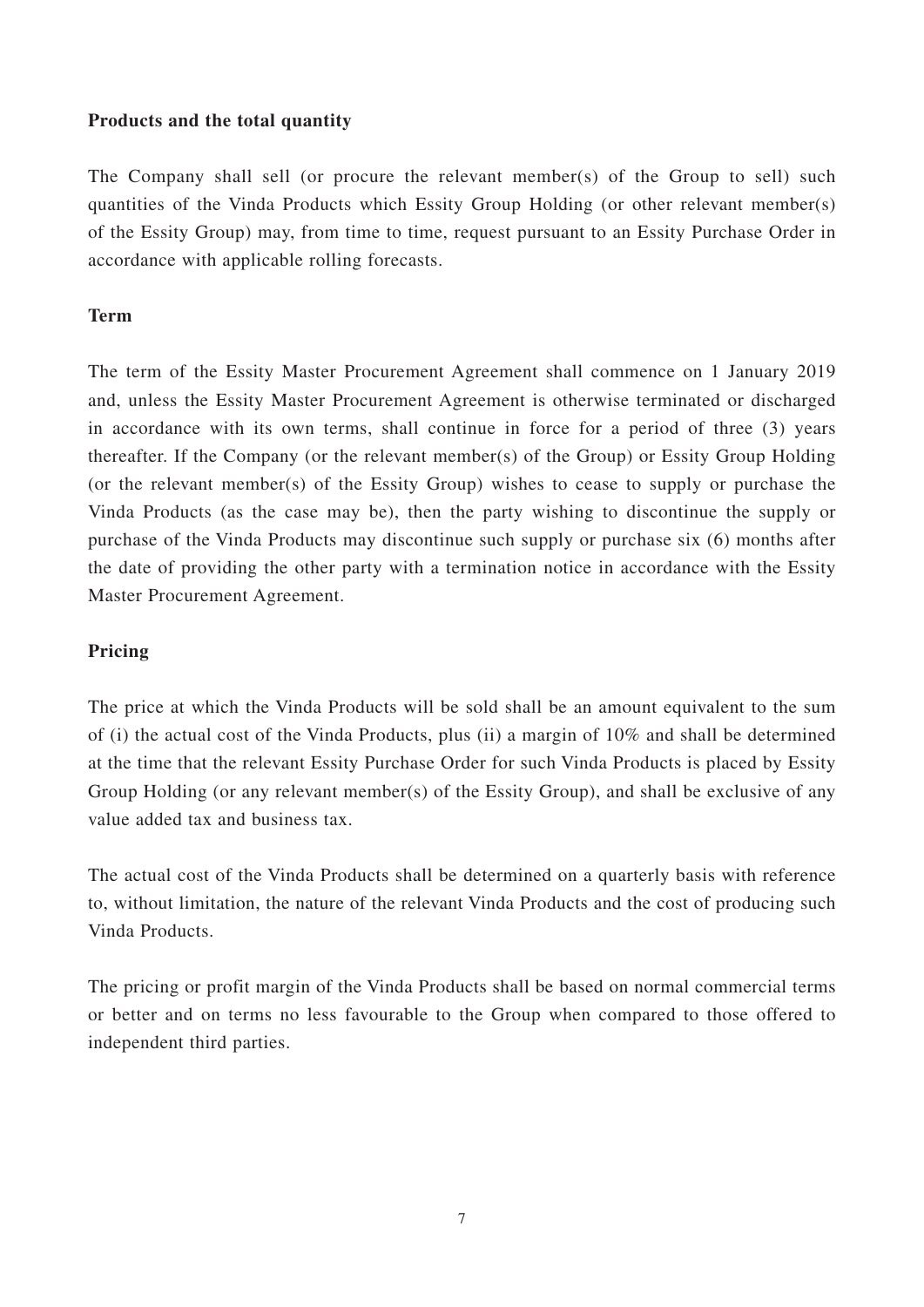## **Payment Terms**

All payments in relation to the sale and purchase of the Vinda Products pursuant to the Essity Master Procurement Agreement shall be payable monthly in arrears and in the currency of the relevant price quotation in respect of the Vinda Products.

## **Historical Amounts**

For the two (2) years ended 31 December 2016 and 2017 and the period from eleven (11) months ended 30 November 2018, the historical amounts for the transactions similar to those contemplated under the Essity Master Procurement Agreement were approximately HK\$135,842,561, HK\$117,686,877 and HK\$145,331,620, respectively.

### **Essity Annual Caps**

Pursuant to the requirements under Chapter 14A of the Listing Rules, the Company proposes the following Essity Annual Caps with respect to the Essity Master Procurement Agreement:

| Year                      | 2019        | 2020        | 2021        |
|---------------------------|-------------|-------------|-------------|
|                           | HK\$        | HK\$        | HK\$        |
| <b>Essity Annual Caps</b> | 300,000,000 | 300,000,000 | 300,000,000 |

The Essity Annual Caps were determined with reference to the historical transaction amounts under the Previous SCA Master Procurement Agreement, the expected rate of growth of the Group's sales and overall business and the agreed pricing pursuant to the Essity Master Procurement Agreement.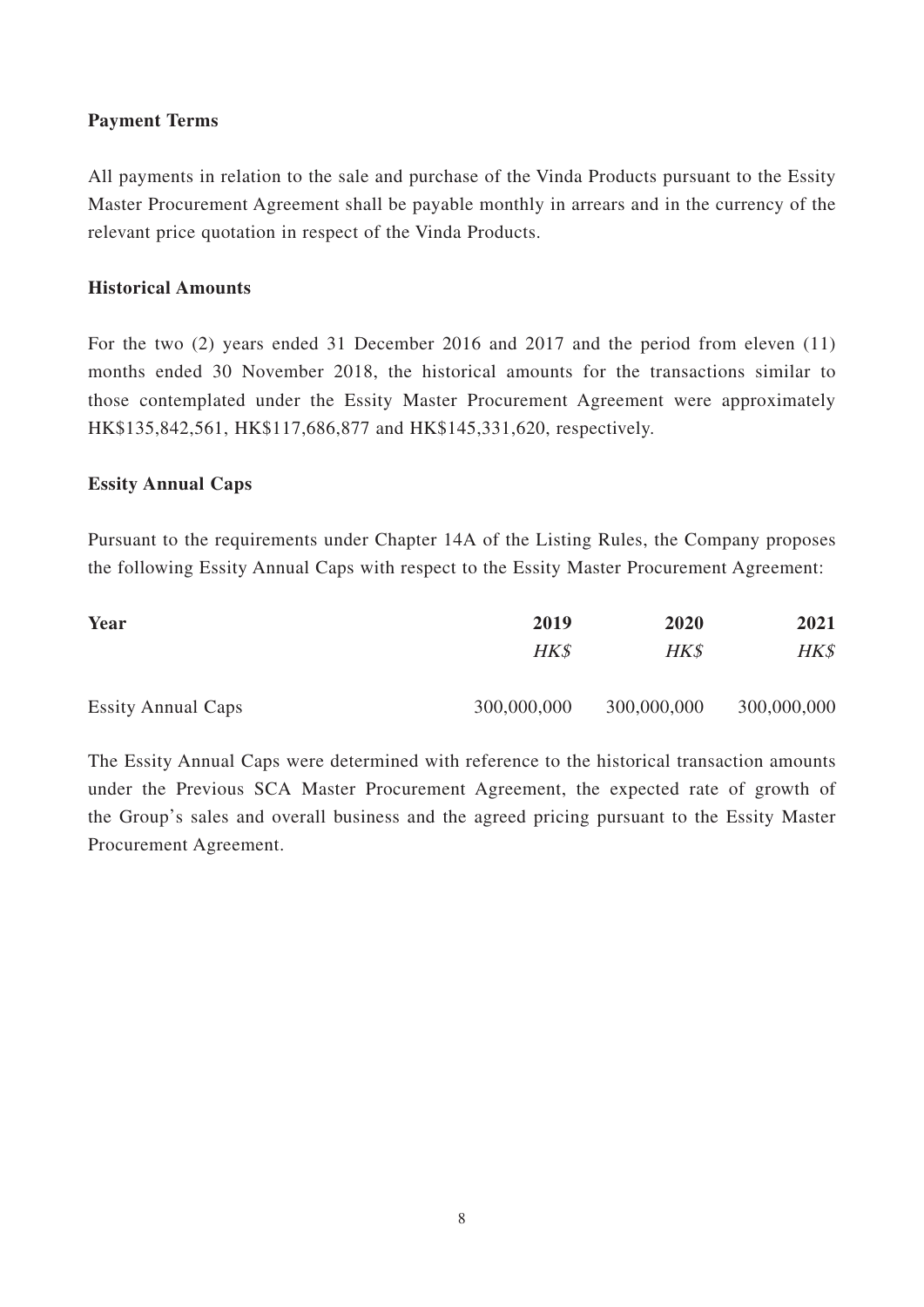# **REASONS FOR AND BENEFITS OF THE VINDA MASTER PROCUREMENT AGREEMENT AND THE ESSITY MASTER PROCUREMENT AGREEMENT**

The Company considers that it would be beneficial for the Group to enter into the Vinda Master Procurement Agreement and the Essity Master Procurement Agreement as the transactions contemplated thereunder are expected to facilitate the overall operations and growth of the Group's business. As the Company has had a history of business collaboration with the Essity Group, it is also expected that the transactions contemplated under the Vinda Master Procurement Agreement and the Essity Master Procurement Agreement will further deepen the strategic partnership, establish better collaboration and ensure efficient cooperation between the Group and the Essity Group.

## **INTERNAL CONTROL AND MEASURES**

#### **Transactions under the Asaleo Care Product Supply Agreement**

The finance department and the management of the Group will conduct regular checks on a monthly basis to review and assess whether the transactions contemplated under the Asaleo Care Product Supply Agreement are conducted in accordance with the terms of the Asaleo Care Product Supply Agreement. Also, the sales department will also regularly update the reference prevailing market prices for those products in concern and the average profit margin of identical or similar products for the purpose of considering if the prices charged for the Asaleo Care Personal Products are on normal commercial terms or better and no less favourable to the Company than those available when dealing with an independent third party and in accordance with the aforesaid pricing policy.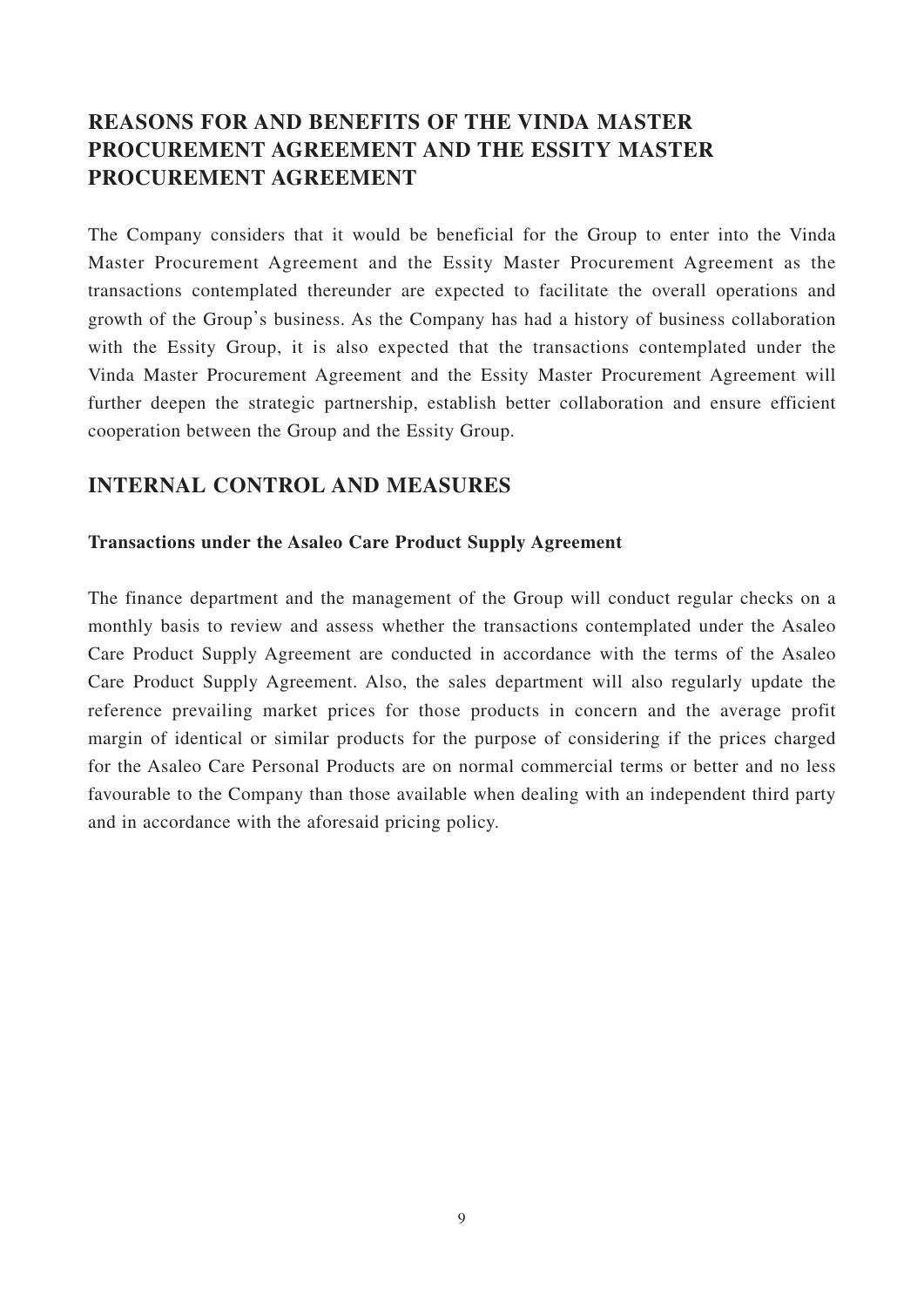#### **Transactions under the Essity Master Procurement Agreement**

To ensure that the terms and pricing of the Vinda Products to be sold by the Group under the Essity Master Procurement Agreement are on normal commercial terms or better and on terms no less favourable to the Group when compared to those offered to independent third parties, the Group will make reference to the historical price and terms of such or similar products provided by the Group to independent third parties. The management will conduct quarterly review to approve the respective prices of the products to be sold to ensure the net profit margin of the Vinda Products to be sold under the Essity Master Procurement Agreement will be within the average range of the Company's net profit margin for sale of the same or similar products to independent third parties.

#### **Transactions under the Vinda Master Procurement Agreement**

The price for the Essity Products to be purchased by the Group under the Vinda Master Procurement Agreement will be reviewed and approved by the management of the Group to ensure that the terms and prices offered by the Essity Group are no less favourable to the Group than those offered to independent third parties by the Essity Group. As most of the Essity Products are unique and are sold under specific brand names and with specific intellectual property rights attached thereto, there are no direct reference market prices of the Essity Products. The management will make reference to the prevailing market prices of similar products that the Group offered to independent third parties. In addition, the Essity Group will provide to the Group details of the actual cost of the Essity Products every quarter, and the finance team and management of the Group will verify if the prices are determined in accordance with the pricing policy for the Essity Products mentioned above.

The management of the Group would also report the summary of the transactions under the Asaleo Care Product Supply Agreement, the Essity Master Procurement Agreement and the Vinda Master Procurement Agreement (the "**Continuing Connected Transactions**") to the Board on a quarterly basis. In addition, both external auditors of the Group and the independent non-executive Directors would review the Continuing Connected Transactions annually to scrutinize the Continuing Connected Transactions to ensure that respective annual caps of the Continuing Connected Transactions are not exceeded and to confirm the Continuing Connected Transactions are conducted in accordance with the terms of the respective agreements.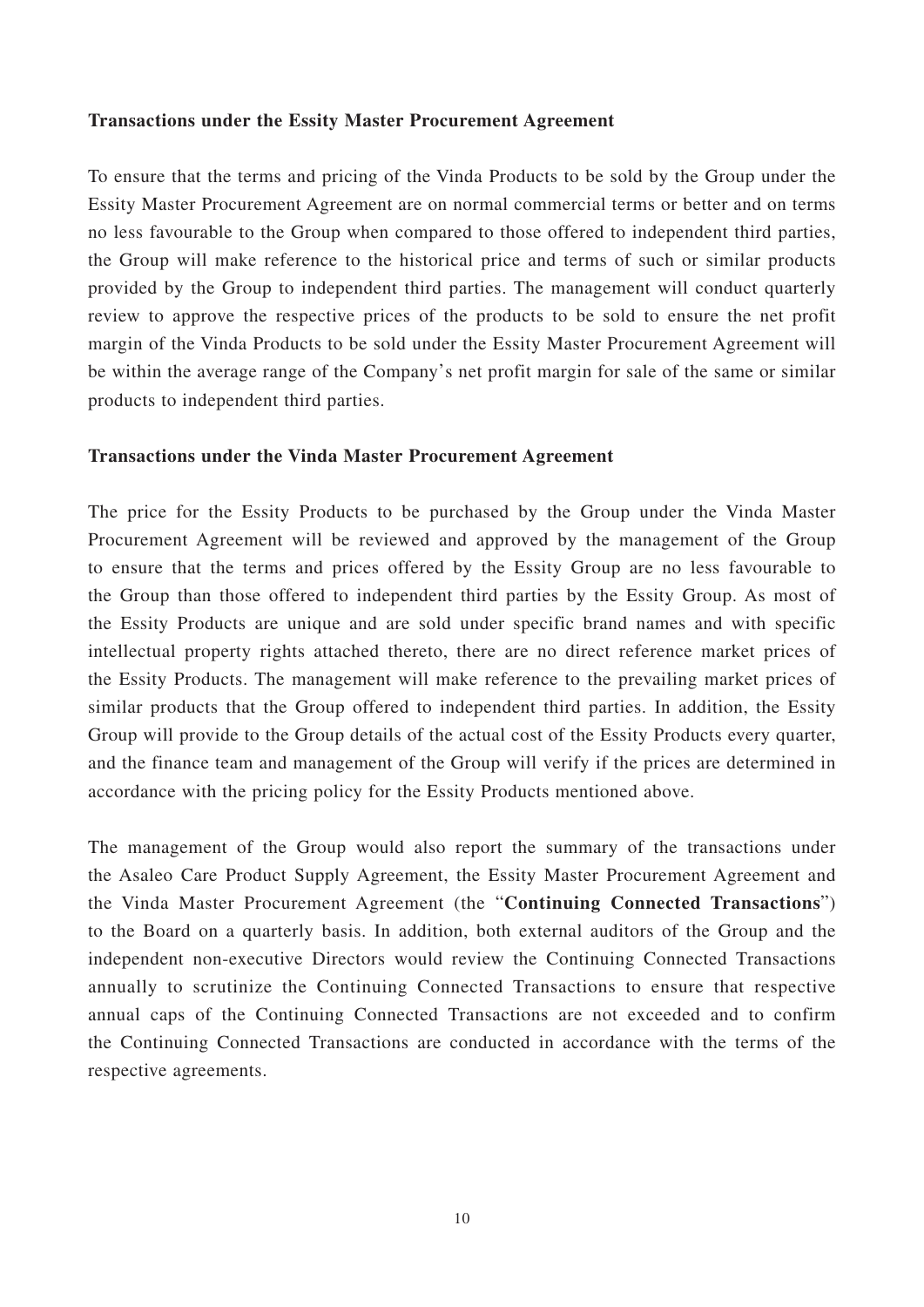## **AGGREGATE ANNUAL CAPS AND LISTING RULES IMPLICATIONS**

Essity Group Holding is a controlling shareholder of the Company and therefore a connected person of the Company. Since Essity Group Holding is entitled to exercise or control the exercise of approximately 36.16% of the voting power at the general meeting of Asaleo Care Limited, Asaleo Care Limited is also a connected person of the Company. Further, as Asaleo Care is a wholly-owned subsidiary of Asaleo Care Limited, Asaleo Care is also a connected person of the Company. Therefore, the transactions contemplated under the Asaleo Care Product Supply Agreement, the Vinda Master Procurement Agreement and the Essity Master Procurement Agreement will constitute continuing connected transactions of the Company under Chapter 14A of the Listing Rules, and will be aggregated as a series of transactions pursuant to Rule 14A.81 of the Listing Rules.

#### **Aggregate Annual Caps**

The Aggregate Annual Caps for the three (3) years ending 31 December 2019, 2020 and 2021 will be as follows:

| Year                          | 2019        | 2020<br>HK\$ | 2021<br>HK\$ |
|-------------------------------|-------------|--------------|--------------|
|                               | HK\$        |              |              |
| <b>APSA Annual Caps</b>       | 100,000,000 | 100,000,000  | 100,000,000  |
| Vinda Annual Caps             | 250,000,000 | 250,000,000  | 250,000,000  |
| <b>Essity Annual Caps</b>     | 300,000,000 | 300,000,000  | 300,000,000  |
| <b>Aggregate Annual Caps:</b> | 650,000,000 | 650,000,000  | 650,000,000  |

As the applicable percentage ratios (as defined under the Listing Rules) calculated based on the Aggregate Annual Caps are, on an aggregated basis, more than  $0.1\%$  but less than  $5\%$ . the transactions contemplated under the Asaleo Care Product Supply Agreement, the Vinda Master Procurement Agreement and the Essity Master Procurement Agreement are subject to the reporting, announcement and annual review requirements, but are exempt from the independent shareholders' approval requirement under Chapter 14A of the Listing Rules.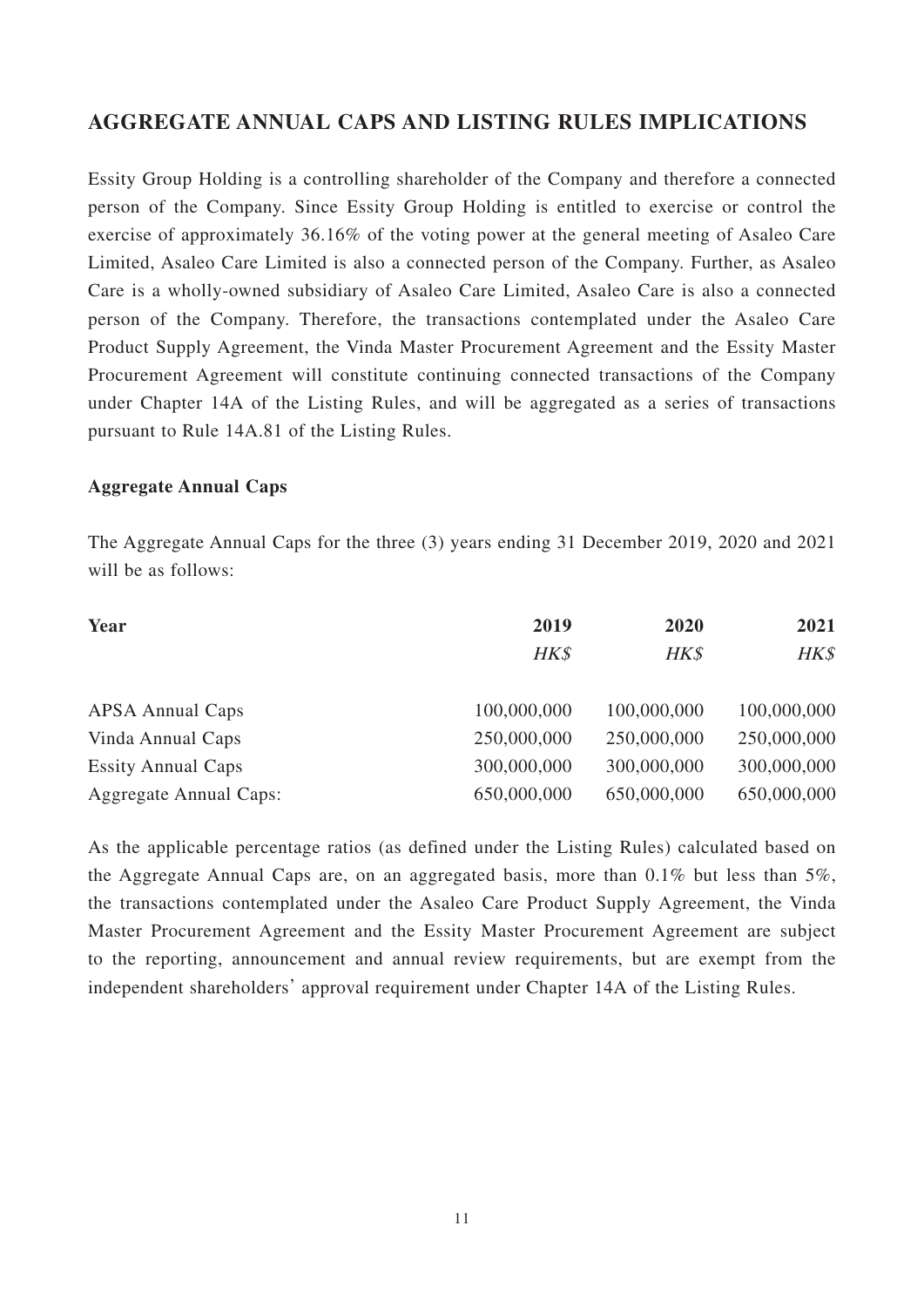In the event that (i) the amount of the price receivable or payable by the Group for any financial year during the term of the Asaleo Care Product Supply Agreement, the Vinda Master Procurement Agreement or the Essity Master Procurement Agreement is expected to exceed any of the APSA Annual Caps, the Vinda Annual Caps or the Essity Annual Caps (as the case may be) for the relevant year, or (ii) the Asaleo Care Product Supply Agreement, the Vinda Master Procurement Agreement or the Essity Master Procurement Agreement is renewed or there is any material change to their respective terms, the Company will re-comply with the relevant requirements under the Listing Rules.

The Directors (including the independent non-executive Directors) consider that the terms of the Asaleo Care Product Supply Agreement, the Vinda Master Procurement Agreement and the Essity Master Procurement Agreement and the respective transactions contemplated thereunder (including the APSA Annual Caps, the Vinda Annual Caps and the Essity Annual Caps) are on normal commercial terms or better and fair and reasonable, and are entered into in the ordinary and usual course of business of the Group and in the interests of the Company and its shareholders as a whole.

Mr. Carl Magnus GROTH and Mr. Carl Fredrik Stenson RYSTEDT, the non-executive Directors, are also current employees of the Essity Group. Accordingly, Mr. GROTH and Mr. RYSTEDT have abstained from voting on the relevant board resolutions approving the Asaleo Care Product Supply Agreement, the Vinda Master Procurement Agreement and the Essity Master Procurement Agreement and the transactions thereunder. Save as aforementioned, none of the other Directors has a material interest in the Asaleo Care Product Supply Agreement, the Vinda Master Procurement Agreement or the Essity Master Procurement Agreement and the transactions contemplated thereunder, and hence no other Director has abstained from voting on the relevant board resolutions.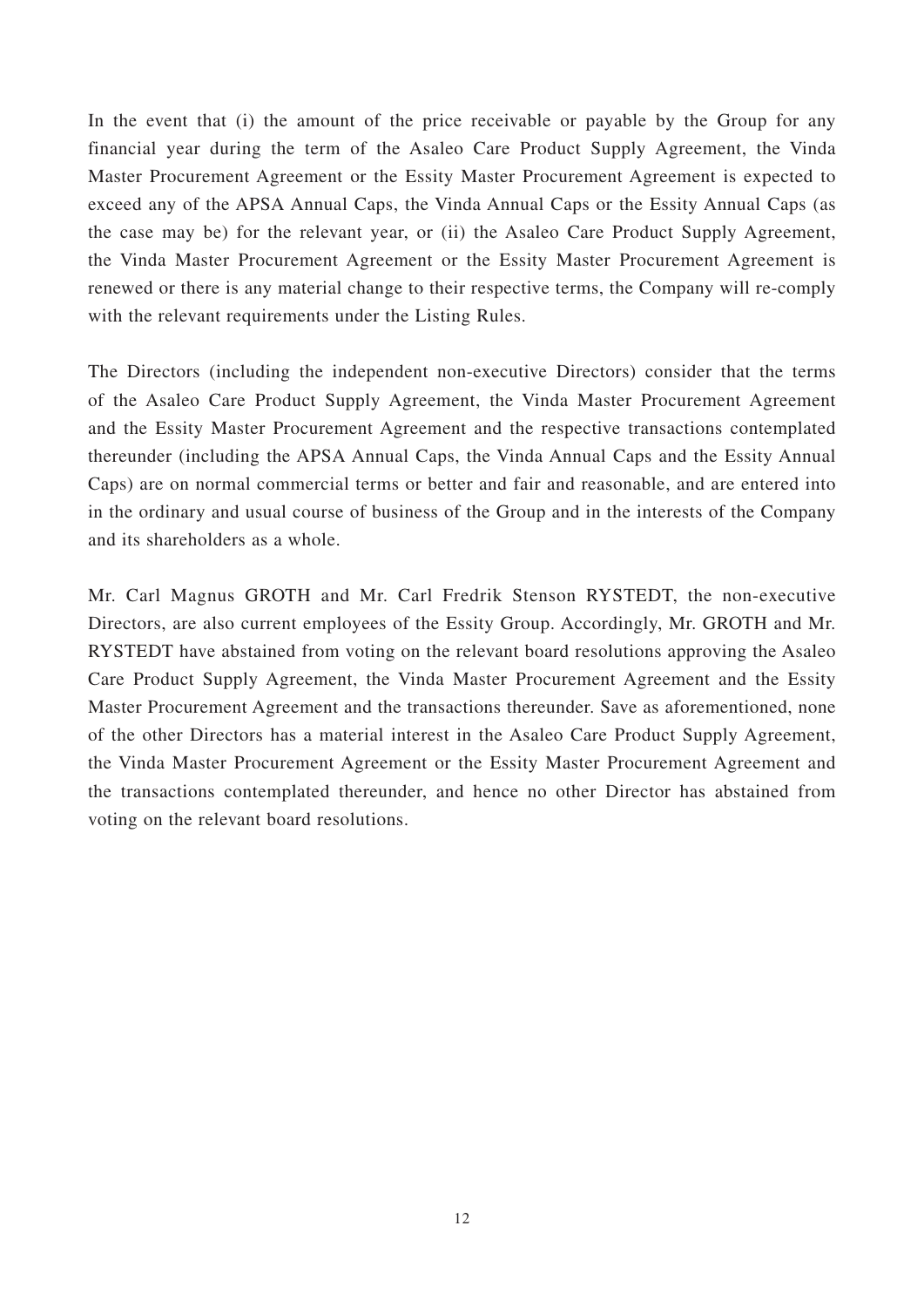# **INFORMATION ABOUT THE GROUP**

The Group is principally engaged in the manufacturing and sale of tissue and personal care products in mainland China, Hong Kong, Macau, Korea, Taiwan, Malaysia and certain other Southeast Asian countries including, among others, Singapore, Thailand, Indonesia, and its principal products include toilet paper, hanky, softpack, box tissues, wet wipes, paper napkins, baby diapers, incontinence products and feminine care products.

# **INFORMATION ABOUT ASALEO CARE**

Asaleo Care Limited is an associate (as defined in the Listing Rules) of Essity Group Holding. Essity Group Holding, a connected person of the Company, is entitled to exercise or control the exercise of approximately 36.16% of the voting power at the general meeting of Asaleo Care Limited. Therefore, Asaleo Care Limited is also a connected person of the Company. Further, as Asaleo Care is a wholly-owned subsidiary of Asaleo Care Limited, Asaleo Care is also a connected person of the Company.

Asaleo Care is a leading personal care and hygiene company that manufactures, markets, distributes and sells essential everyday consumer products across the feminine care, incontinence care, baby care, consumer tissue and professional hygiene products.

# **INFORMATION ABOUT ESSITY GROUP HOLDING**

Essity Group Holding is a holding company within the Essity Group with the main business purpose of being a direct owner of other companies of the Essity Group, of which Essity Aktiebolag is the ultimate holding company. Essity Aktiebolag is a leading global hygiene and health company dedicated to improving well-being through their products and solutions, essentials for everyday life. Sales are conducted in approximately 150 countries. Essity Aktiebolag is listed on Nasdaq Stockholm.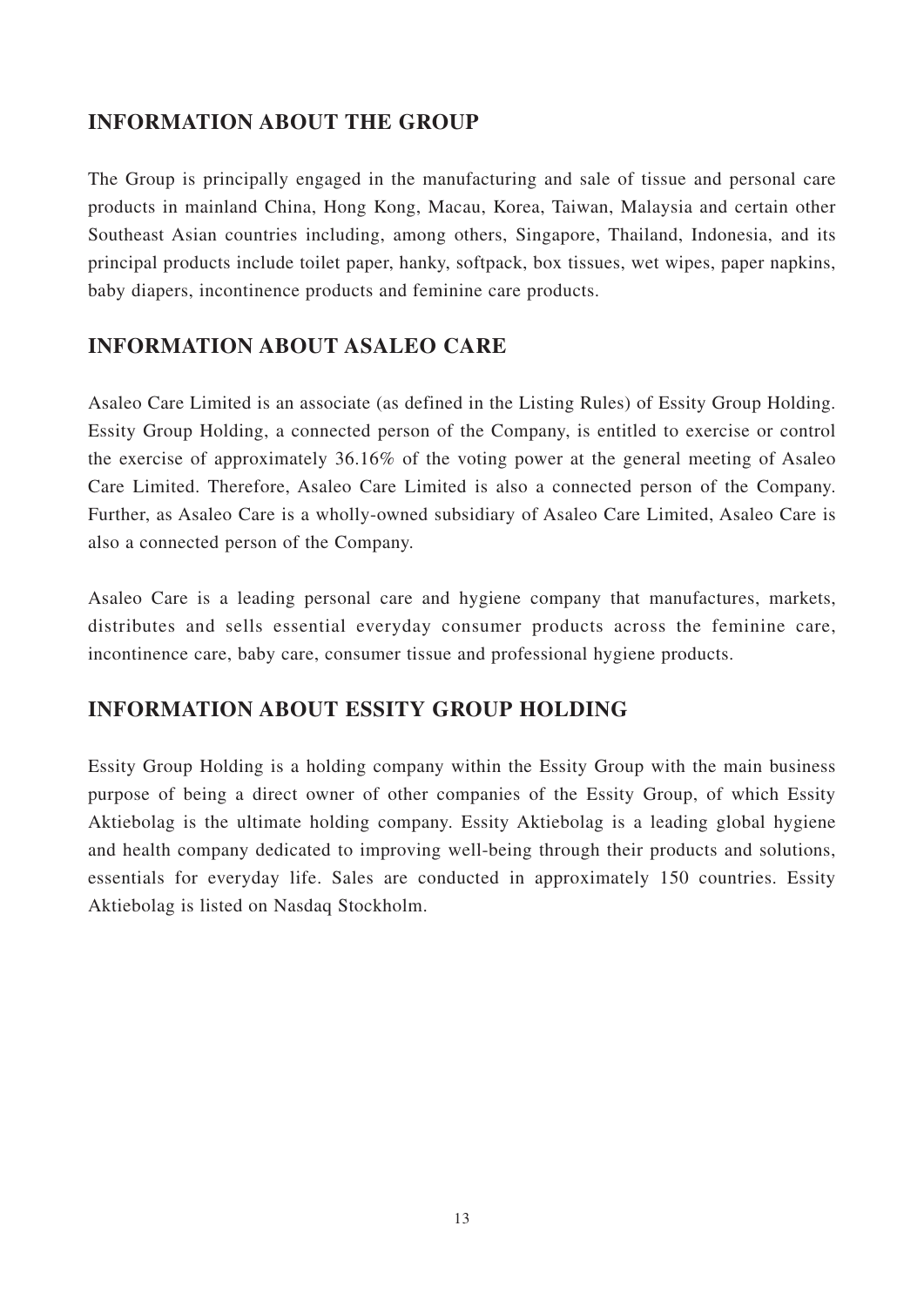# **DEFINITIONS**

In this announcement, the following expressions shall, unless the context requires otherwise, have the following meanings:

| "Aggregate Annual Caps"                   | means the APSA Annual Caps, the Vinda Annual Caps and<br>the Essity Annual Caps                                                                                                                                                                                                                                                                                                                                      |
|-------------------------------------------|----------------------------------------------------------------------------------------------------------------------------------------------------------------------------------------------------------------------------------------------------------------------------------------------------------------------------------------------------------------------------------------------------------------------|
| "Announcements"                           | the announcements of the Company dated 1 April 2016,<br>22 December 2016, 22 January 2017 and 8 September<br>2017 in relation to, among other things, the Previous Vinda<br>Master Procurement Agreement, the Previous SCA Master<br>Procurement Agreement and the Previous Asaleo Care<br><b>Product Supply Agreement</b>                                                                                           |
| "Asaleo Care"                             | means Asaleo Personal Care Pty Ltd, a wholly-owned<br>subsidiary of Asaleo Care Limited                                                                                                                                                                                                                                                                                                                              |
| "Asaleo Care Limited"                     | means Asaleo Care Limited, approximately 36.16% of<br>the issued share capital of which is held by Essity Group<br>Holding                                                                                                                                                                                                                                                                                           |
| "Asaleo Care Personal<br>Products"        | means certain household consumable paper and/or personal<br>care products to be supplied by the Group to the Asaleo<br>Group from time to time under the Asaleo Care Product<br>Supply Agreement                                                                                                                                                                                                                     |
| "Asaleo Care Product<br>Supply Agreement" | means the product supply agreement dated 21 December<br>2018 entered into between the Company as vendor and<br>Asaleo Care as purchaser in relation to the sale and purchase<br>of certain household consumable paper and/or personal care<br>products to be supplied by the Company (or the relevant<br>member(s) of the Group) to Asaleo Care (or the relevant<br>member(s) of the Asaleo Group) from time to time |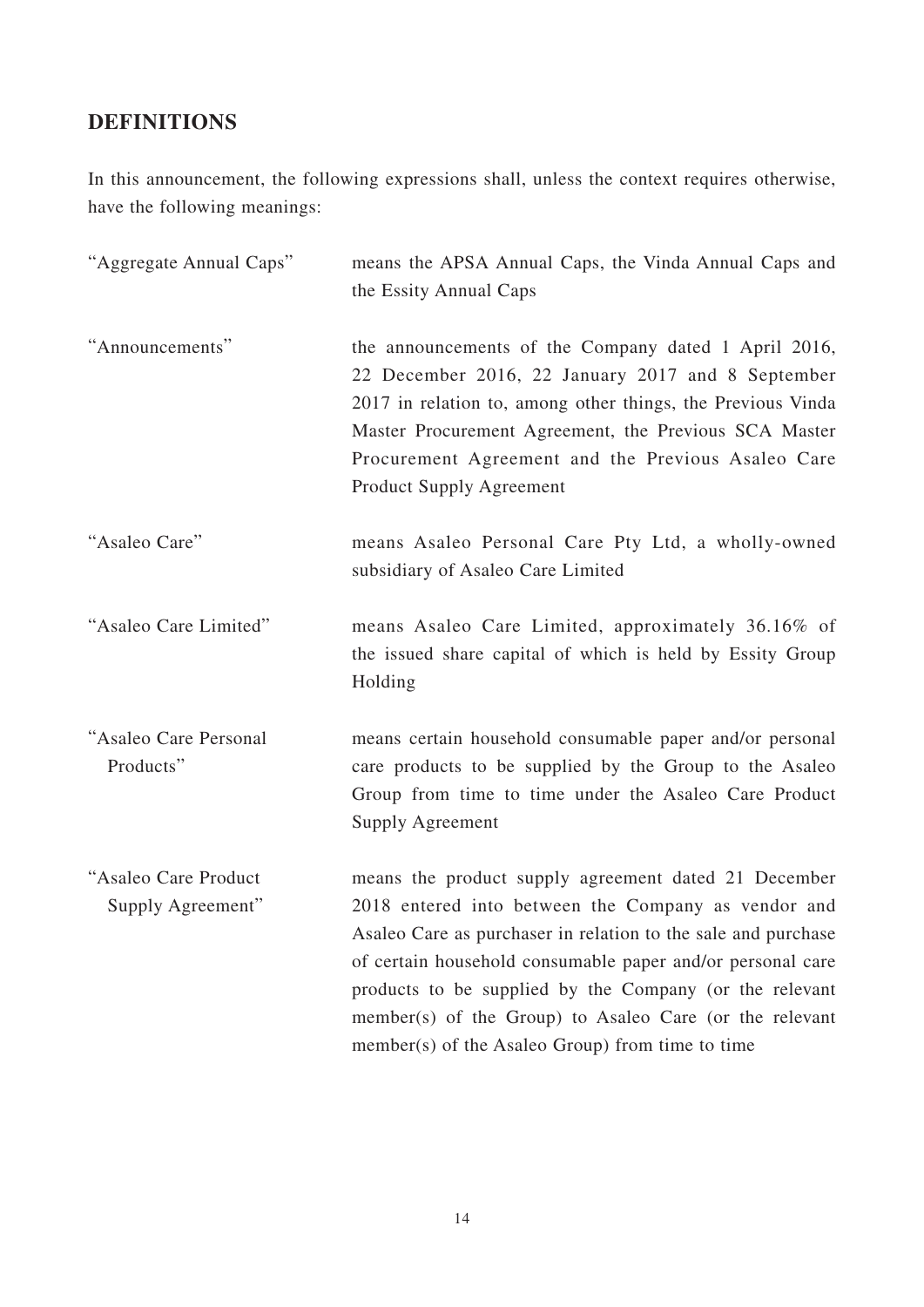| "Asaleo Group"            | means Asaleo Care Limited and its subsidiaries                                                                                                                                                                                                                                                                                                       |
|---------------------------|------------------------------------------------------------------------------------------------------------------------------------------------------------------------------------------------------------------------------------------------------------------------------------------------------------------------------------------------------|
| "APSA Annual Caps"        | means the annual maximum monetary value of the Asaleo<br>Care Personal Products to be sold by the Company (or<br>relevant member(s) of the Group) to Asaleo Care (or the<br>relevant member(s) of the Asaleo Group) under the Asaleo<br>Care Product Supply Agreement for each of the three years<br>ending 31 December 2021                         |
| "Company"                 | Vinda International Holdings Limited, a company incorporated<br>under the laws of the Cayman Islands with limited liability and<br>the shares of which are listed on The Stock Exchange of Hong<br>Kong Limited (stock code: 3331)                                                                                                                   |
| "connected person"        | has the meaning ascribed thereto under the Listing Rules                                                                                                                                                                                                                                                                                             |
| "controlling shareholder" | has the meaning ascribed thereto under the Listing Rules                                                                                                                                                                                                                                                                                             |
| " $Directory$ "           | the director(s) of the Company                                                                                                                                                                                                                                                                                                                       |
| "Essity Annual Caps"      | means the annual maximum monetary value of the personal<br>care products and raw materials to be sold by the Company<br>(or the relevant members(s) of the Group) to Essity Group<br>Holding (or the relevant member(s) of the Essity Group)<br>under the Essity Master Procurement Agreement for each of<br>the three years ending 31 December 2021 |
| "Essity Group"            | means the group of companies of which Essity Aktiebolag<br>(publ) is the ultimate holding company, including any<br>body corporate controlled by Essity Aktiebolag (publ) (but<br>excluding the Group)                                                                                                                                               |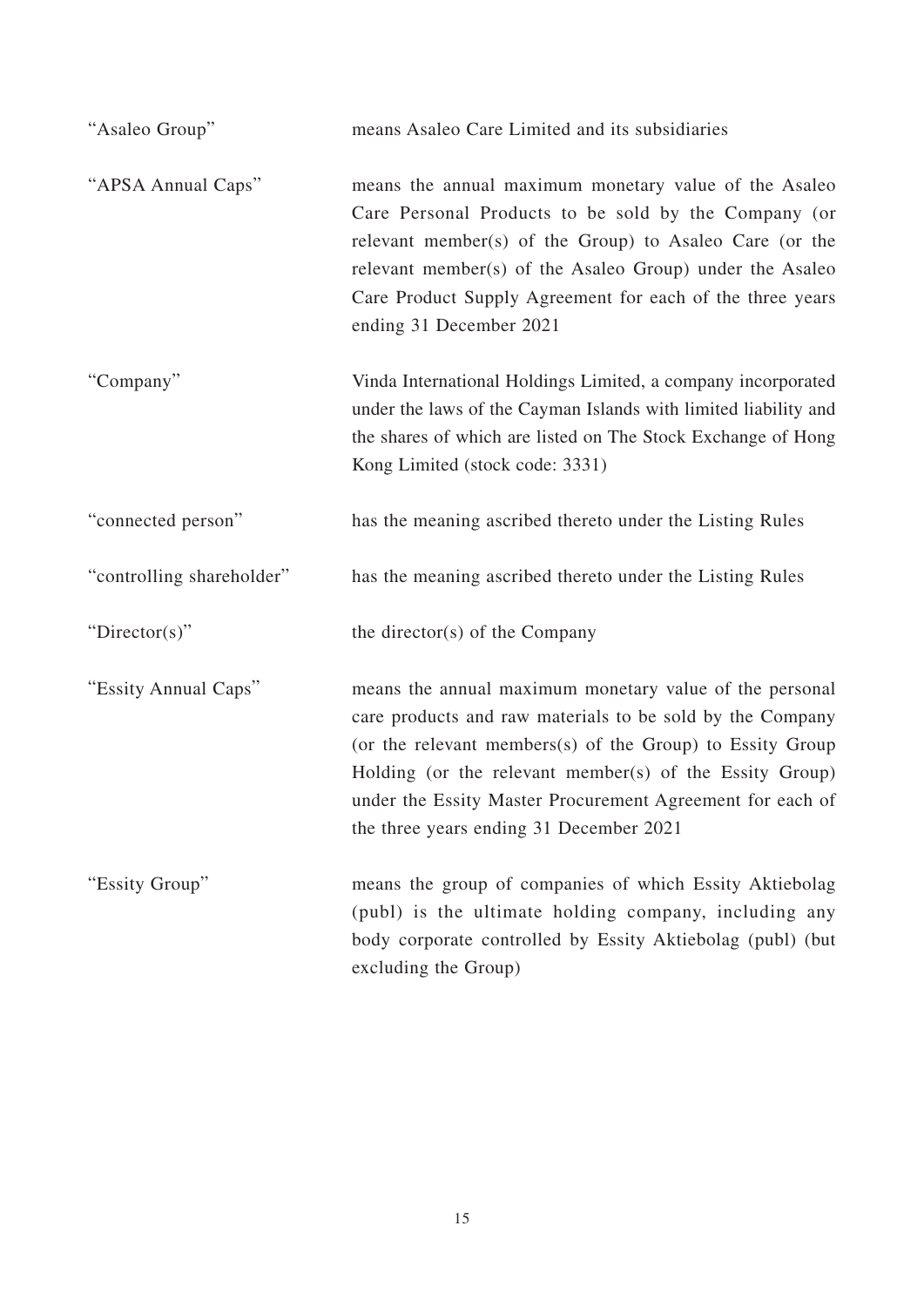- "Essity Group Holding" means Essity Group Holding BV (formerly known as SCA Group Holding BV), a controlling shareholder and a connected person of the Company
- "Essity Master Procurement Agreement" means the master procurement agreement dated 21 December 2018 entered into between the Company and Essity Group Holding in relation to the renewal of the sale of the Vinda Products by the Company (or the relevant member(s) of the Group) to Essity Group Holding (or the relevant member(s) of the Essity Group) under the Previous SCA Master Procurement Agreement
- "Essity Products" means the personal care products and raw materials as required by the Company for the personal care business of the Group that Essity Group Holding has agreed to sell (or procure the relevant member(s) of the Essity Group to sell) to the Group in mainland China, Hong Kong, Macau, Korea, Malaysia, Singapore, Thailand, Philippines, Indonesia, Vietnam, Cambodia, Myanmar, Laos, East Timor, Brunei, Taiwan and in other jurisdictions (as applicable) on the principal terms as set out in the Vinda Master Procurement Agreement
- "Essity Purchase Order" means a purchase order given by Essity Group Holding to the Company each month for the purchase of the estimated quantities of Vinda Products required by it and/or the relevant member(s) of the Essity Group (in line with the applicable rolling forecast at the time) for the next three (3) months pursuant to the Essity Master Procurement Agreement
- "Group" the Company and its subsidiaries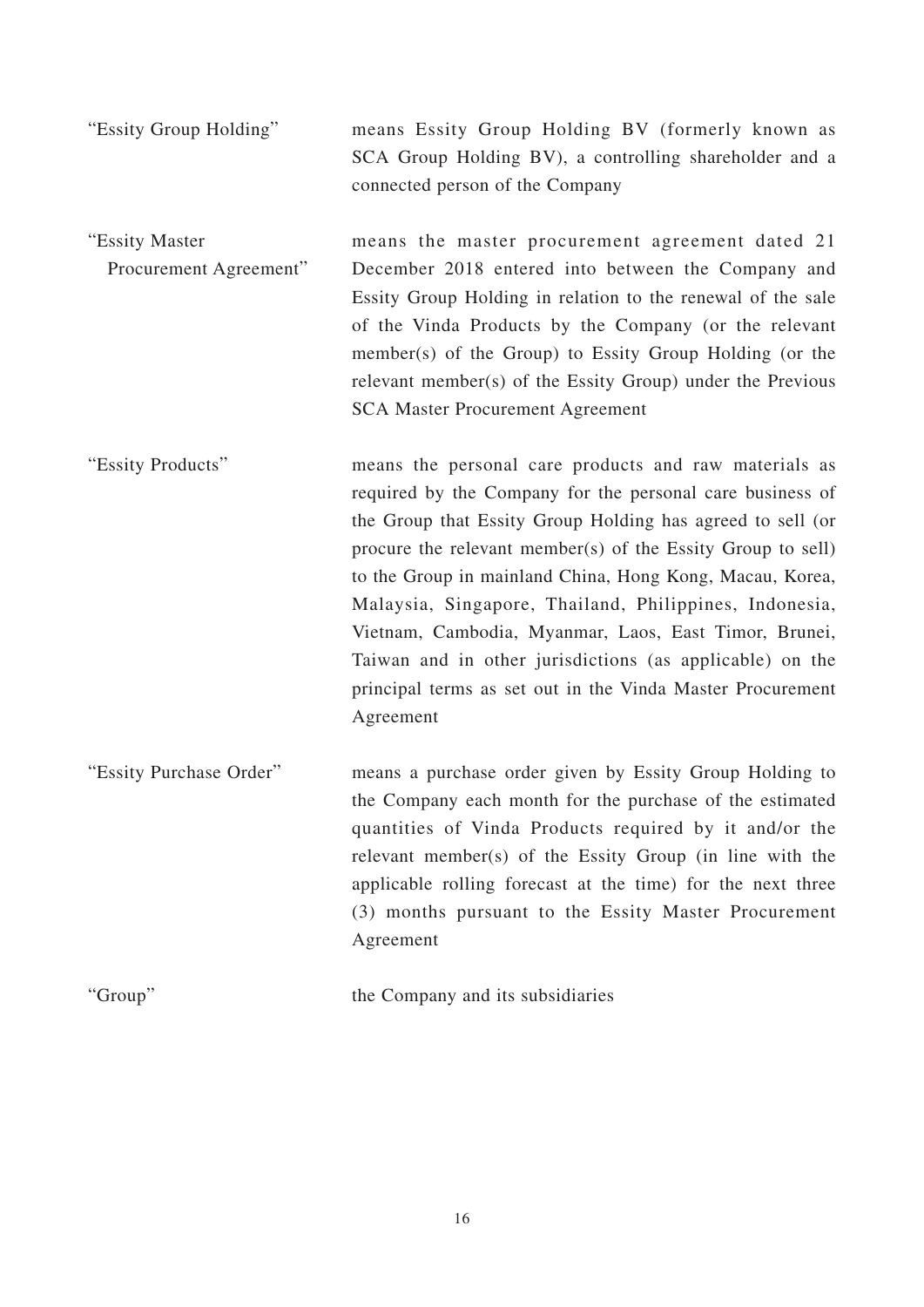| "Hong Kong"                                                  | the Hong Kong Special Administrative Region of the PRC                                                                                                                                                                                                                                                                                                                                                                                                      |
|--------------------------------------------------------------|-------------------------------------------------------------------------------------------------------------------------------------------------------------------------------------------------------------------------------------------------------------------------------------------------------------------------------------------------------------------------------------------------------------------------------------------------------------|
| "Listing Rules"                                              | the Rules Governing the Listing of Securities on The Stock<br>Exchange of Hong Kong Limited                                                                                                                                                                                                                                                                                                                                                                 |
| "Previous Asaleo Care<br><b>Product Supply</b><br>Agreement" | means the product supply agreement dated 22 December<br>2016 entered into between the Company as vendor and<br>Asaleo Care Australia Pty Ltd as purchaser in relation to the<br>sale and purchase of certain household consumable paper<br>and/or personal care products to be supplied by the Company<br>(or the relevant member(s) of the Group) to Asaleo Care<br>Australia Pty Ltd (or the relevant member(s) of the Asaleo<br>Group) from time to time |
| "Previous SCA Master<br>Procurement Agreement"               | means the master procurement agreement dated 31 March<br>2016 entered into between the Company and Essity Group<br>Holding (formerly known as SCA Group Holding BV)<br>governing the sale of personal products and raw materials<br>by the Company (or the relevant member(s) of the Group)<br>to Essity Group Holding (or the relevant member(s) of the<br><b>Essity Group</b> )                                                                           |
| "Previous Vinda Master<br>Procurement Agreement"             | means the master procurement agreement dated 31 March<br>2016 entered into between Essity Group Holding (formerly<br>known as SCA Group Holding BV) governing the sale of the<br>personal care products and raw materials by Essity Group<br>Holding (or the relevant member(s) of the Essity Group) to<br>the Company (or other relevant member(s) of the Group)                                                                                           |
| "Vinda Annual Caps"                                          | means the annual maximum monetary value of the personal<br>care products and raw materials to be sold by Essity Group<br>Holding (or the relevant member(s) of the Essity Group) to<br>the Company (or the relevant member(s) of the Group) under<br>the Vinda Master Procurement Agreement for each of the<br>three years ending 31 December 2021                                                                                                          |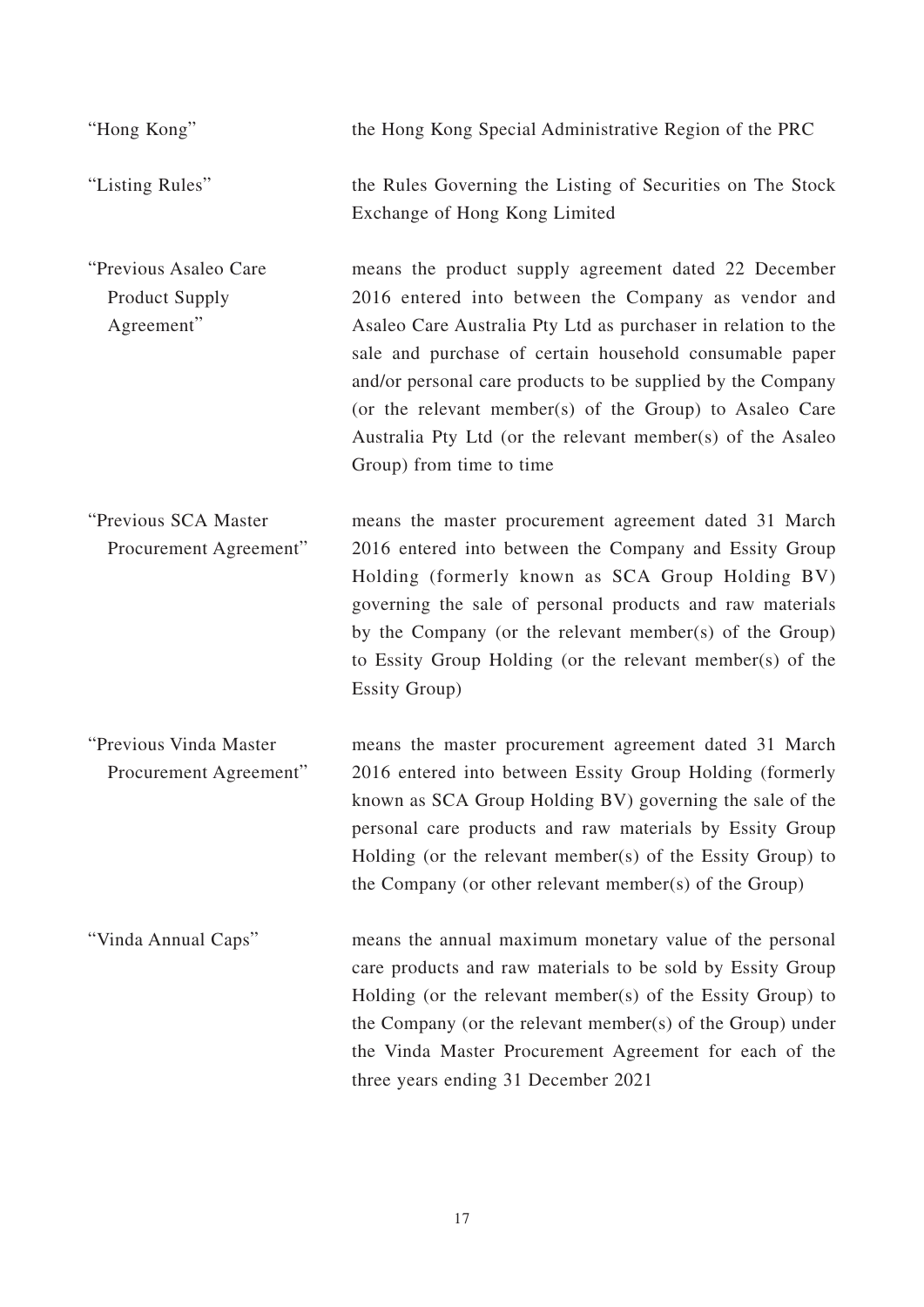| "Vinda Master Procurement | means the master procurement agreement dated 21               |
|---------------------------|---------------------------------------------------------------|
| Agreement"                | December 2018 entered into between Essity Group Holding       |
|                           | and the Company in relation to the renewal of the sale of     |
|                           | the Essity Products by Essity Group Holding (or the relevant  |
|                           | member(s) of the Essity Group) to the Company (or other       |
|                           | relevant member(s) of the Group) under the Previous Vinda     |
|                           | <b>Master Procurement Agreement</b>                           |
| "Vinda Products"          | means the personal care products and raw materials as         |
|                           | required by Essity Group Holding for the personal care        |
|                           | business of the Essity Group that the Company has agreed to   |
|                           | sell (or procure the relevant member(s) of the Group to sell) |
|                           | to the Essity Group on the principal terms as set out in the  |
|                           | <b>Essity Master Procurement Agreement</b>                    |
| "Vinda Purchase Order"    | means a purchase order given by the Company to Essity         |
|                           | Group Holding each month for the purchase of the estimated    |
|                           | quantities of the Essity Products required by it and/or the   |
|                           | relevant member(s) of the Group (in line with the applicable  |
|                           | rolling forecast at the time) for the next three (3) months   |
|                           | pursuant to the Vinda Master Procurement Agreement            |
|                           | By order of the Board of                                      |
|                           | <b>THE REAL PROPERTY OF REAL PROPERTY OF A ST</b>             |

**Vinda International Holdings Limited LI Chao Wang** Chairman

Hong Kong, 21 December 2018